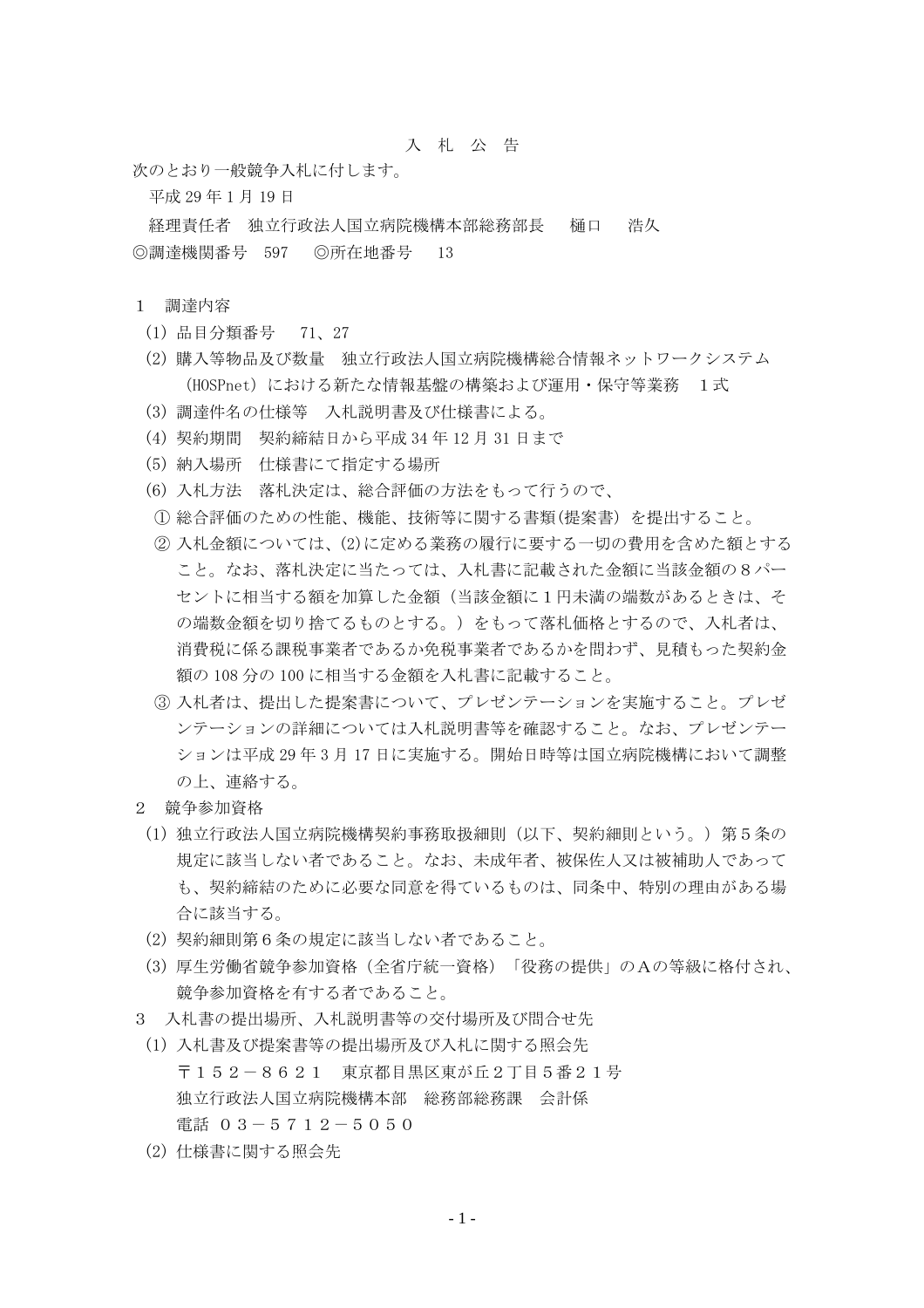〒152-8621 東京都目黒区東が丘2丁目5番21号 独立行政法人国立病院機構本部 企画経営部 IT 推進部情報企画係 電話 03-5712-5130

- (3) 入札説明書の交付方法
	- ① 交付期間 平成 29 年 1 月 19 日から平成 29 年 3 月 10 日まで。
	- ② 交付時間 平日 9:30 から 17:00 まで。
	- ③ 交付場所 上記(2)に同じ。
- (4) 入札説明会の日時及び場所 平成 29 年 1 月 25 日 14 時 00 分 本部 3 階 31 会議室
- (5) 入札書の受領期限 平成 29 年 3 月 13 日 11 時 00 分
- (6) 開札の日時及び場所 平成 29 年 3 月 23 日 14 時 00 分 本部 3 階 31 会議室
- 4 その他
	- (1) 契約手続において使用する言語及び通貨 日本語及び日本国通貨
	- (2) 入札保証金及び契約保証金 免除
	- (3) 入札者に要求される事項 この一般競争に参加を希望する者は、封印した入札書に 本公告に示した物品を納入できることを証明する書類を添付して入札書の受領期限 までに提出しなければならない。入札者は、開札日の前日までの間において、経理 責任者から当該書類に関し説明を求められた場合は、それに応じなければならない。
	- (4) 入札の無効 本公告に示した競争参加資格のない者の提出した入札書、入札者に求 められる義務を履行しなかった者の提出した入札書は無効とする。
	- (5) 契約書作成の要否 要
	- (6) 落札者の決定方法 本公告に示した物品を納入できると経理責任者が判断した資料 を添付して入札書を提出した入札者であって、契約細則第 21 条の規定に基づいて作 成された予定価格の制限の範囲内の入札金額を提出し、かつ、経理責任者が、入札 説明書で指定する性能、機能等の要件のうち、必須とした項目にかかる基準を全て 満たしている物品を提案したものの中から、経理責任者が入札説明書で定める総合 評価の方法をもって落札者を定める。ただし、落札者となるべき者の入札価格によ っては、その者により該当契約の内容に適合した履行がなされないおそれがあると 認められるとき、又はその者と契約を締結することが公正な取引の秩序を乱すこと となるおそれがあって著しく不適当であると認められるときは、予定価格の制限の 範囲内の価格をもって入札した他の者のうち次に有利な者を落札者とすることがあ  $\zeta$
- (7) 詳細は入札説明書による。
- 5 Summary
	- (1) Official in charge of disbursement of the procuring entity: Higuchi Hirohisa, Director, Department of General Affairs, National Hospital Organization Headquarters
	- (2) Classification of the services to be procured : 71,27
	- (3) Nature and quantity of the services to be required: Development and maintenance of New information infrastructure for National Hospital